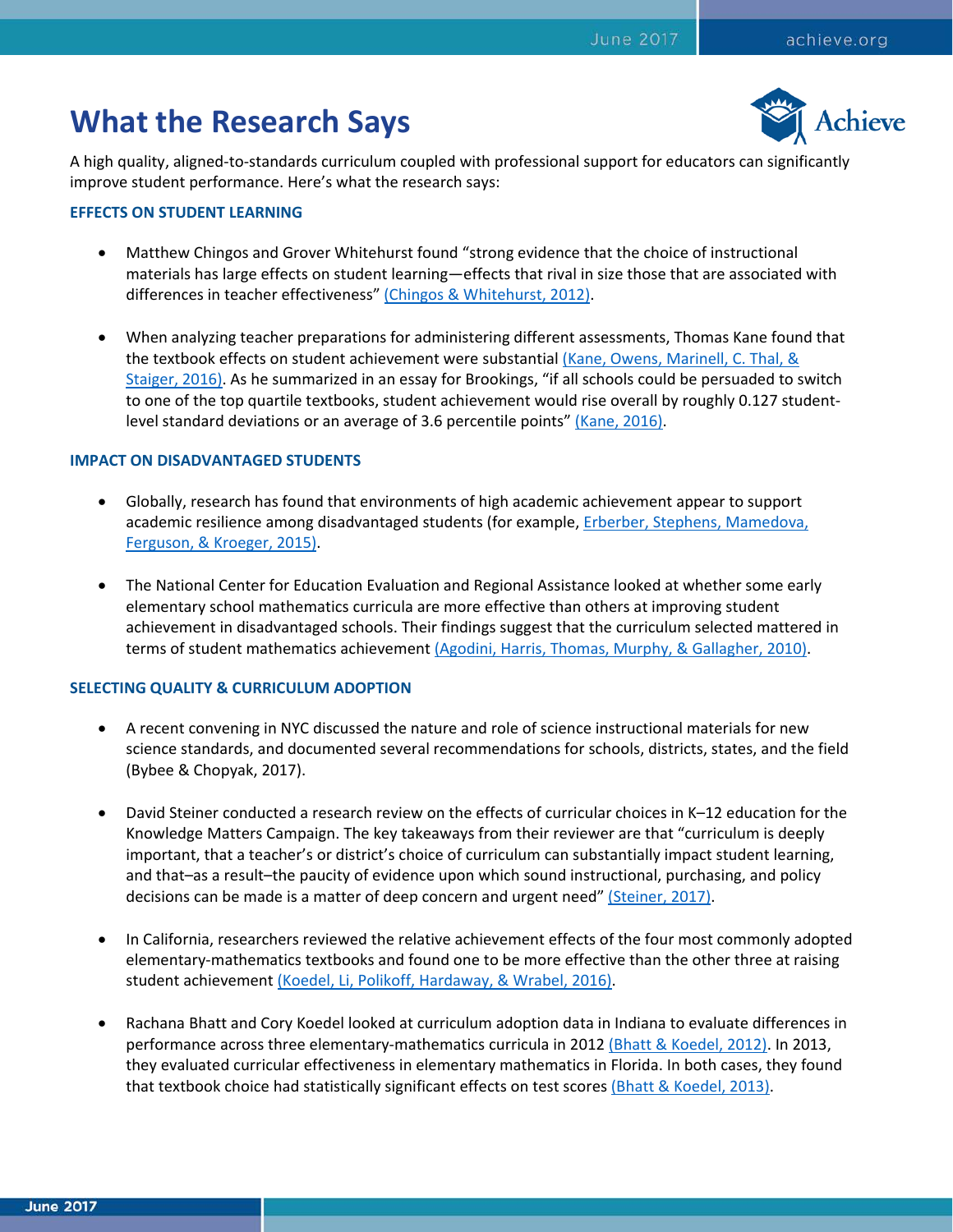### **PROFESSIONAL DEVELOPMENT**

- C. Kirabo Jackson and Alexey Makarin reported that the impact of implementing a high-quality curriculum increases when coupled with professional development, and while this impact occurs for all teachers, it is largest for weakest teachers [\(Jackson & Makarin, 2016\).](http://www.nber.org/papers/w22398)
- Joseph A. Taylor and his team found that curriculum must be part of an integrated delivery model to drive change in teacher behavior. This leads to an even greater impact on student outcomes [\(Taylor et](https://www.researchgate.net/publication/275952581_An_Efficacy_Trial_of_Research-Based_Curriculum_Materials_With_Curriculum-Based_Professional_Development)  [al., 2015\).](https://www.researchgate.net/publication/275952581_An_Efficacy_Trial_of_Research-Based_Curriculum_Materials_With_Curriculum-Based_Professional_Development)
- William Penuel's research team found a need for professional development and time for teachers to plan. Furthermore, the research highlights that "alignment" isn't always very clearly understood [\(Penuel, Fishman, Gallagher, Korbak, & Lopez-Prado, 2009\).](http://onlinelibrary.wiley.com/doi/10.1002/sce.20321/abstract;jsessionid=83D2732BB63199EAB9BCA2093B66052A.f03t01#fn1) More recently, Penuel worked with Angela Haydel Debarger to provide "empirical evidence that under supportive district conditions and within a research-practice partnership, purposefully adapted curriculum materials can improve student understanding of science and that these are linked to shifts teachers make in classroom culture facilitated by augmented curriculum materials[" \(Debarger et al., 2016\).](http://onlinelibrary.wiley.com/doi/10.1002/sce.21249/abstract)
- This past April, Ross Wiener and Susan Pimentel authored a paper addressing the need to tie professional learning with the curriculum being implemented. They argue that "integrating professional learning and curriculum into a holistic approach for improving teaching and learning is an important element of meeting the goal of educating all students and giving teachers the support they need to become expert practitioners" [\(Wiener & Pimentel, 2017\)](https://assets.aspeninstitute.org/content/uploads/2017/04/Practice-What-You-Teach.pdf)

## **STATE IMPLEMENTATION & SCIENCE**

#### *Louisiana*

• A recent RAND study found that in Louisiana, "professional development strategy is explicitly intended to support curriculum implementation by targeting and supporting development that is aligned with standards and curricula." This linkage is one reason the study found that "compared with other teachers nationally, Louisiana teachers use some Common Core-aligned instructional resources at a higher rate than other teachers, demonstrate a better understanding of their Common Core-aligned standards, and report undertaking more instructional activities that align with their standards" (Kaufman, Thompson, & [Opfer, 2016\).](http://www.rand.org/pubs/research_reports/RR1613.html)

#### *Next Generation Science Standards*

- With the development of the Next Generation Science Standards (NGSS), schools and districts are looking for guidance with implementation. One guide published by experts in the field describes strategies for schools and district leaders to consider when designing NGSS implementation plans, which includes curriculum adoption as a key strategy [\(Penuel, Harris, & DeBarger, 2015\).](http://journals.sagepub.com/doi/abs/10.1177/0031721715575299) Achieve's NGSS Adoption and Implementation Workbook reaches the same conclusion[s \(Achieve, 2013\).](https://www.achieve.org/publications/ngss-adoption-and-implementation-workbook) Michael Lach explores ideas about how state and local education agencies can monitor and track data about curriculum use and adoption, concluding that "new metrics, coupled with appropriate support, can improve education" [\(Lach, 2016\).](https://www.sri.com/sites/default/files/publications/using_indicator_data_to_drive_k-12_stem_improvements_in_states_and_districts_lach_execsumm.pdf)
- In looking at science curriculum implementation, researchers found that "middle school science teachers who used curriculum materials that presented opportunities for students to engage in science practices improved their students' performance on next generation science assessments" (Harris, [Penuel, DeBarger, D'Angelo, & Gallagher, 2014\).](https://www.sri.com/sites/default/files/publications/pbis-efficacy-study-y1-outcomes-report-2014_0.pdf)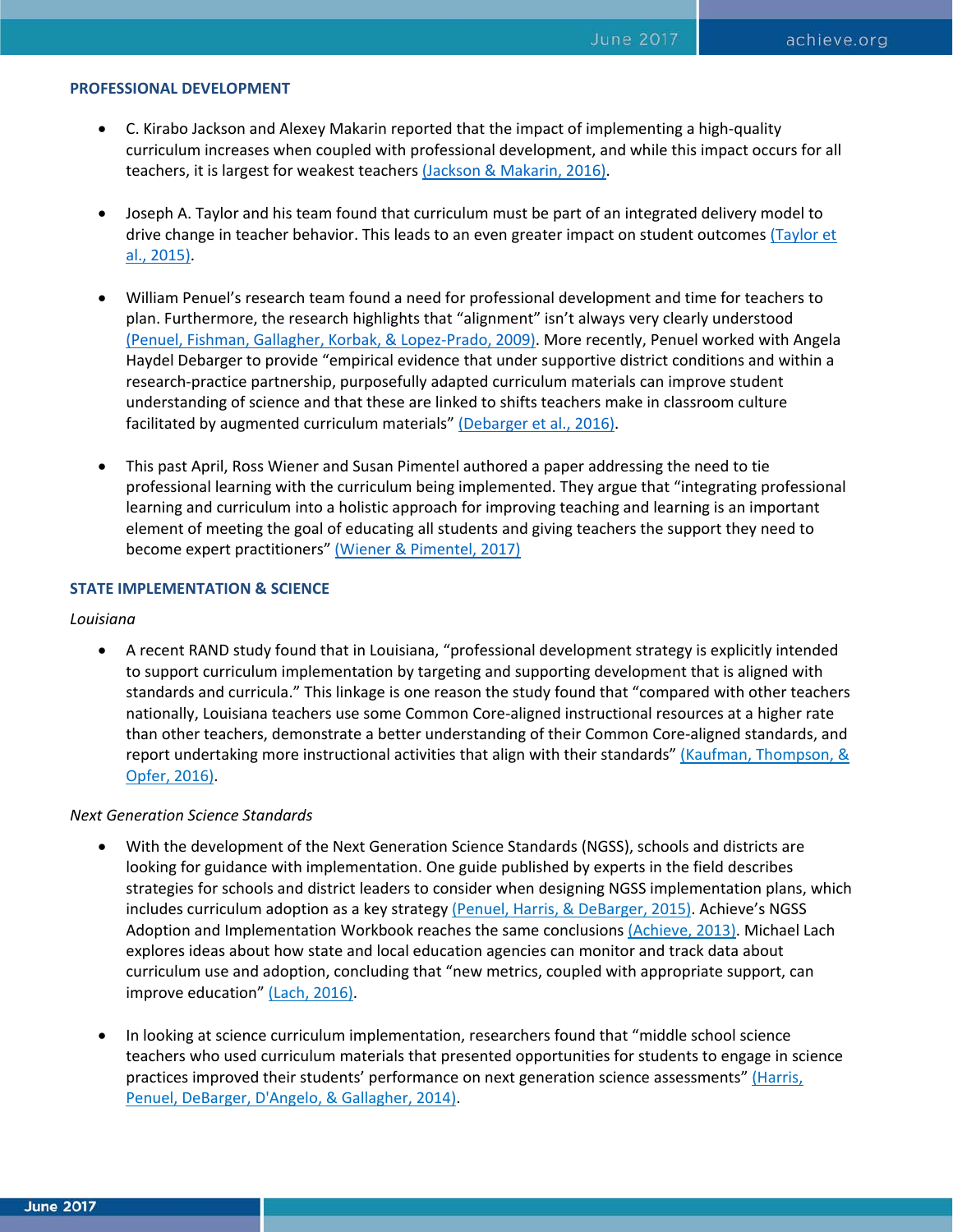#### **REFERENCES**

- Agodini, R., Harris, B., Thomas, M., Murphy, R., & Gallagher, L. (2010). *Achievement Effects of Four Early Elementary School Math Curricula:Findings for First and Second Graders. NCEE 2011-4001.*
- Bhatt, R., & Koedel, C. (2012). Large-Scale Evaluations of Curricular Effectiveness: The Case of Elementary Mathematics in Indiana*. Educational Evaluation and Policy Analysis*, 34(4), 391-412.
- Bhatt, R., & Koedel, C. (2013). *Is curriculum quality uniform?:* Evidence from Florida. Columbia, MO: Dep. of Economics, Univ. of Missouri-Columbia.
- Bybee, R., & Chopyak, C. (2017). *Instructional Materials and Implementation of NGSS: Demand, Supply, and Strategic Opportunities.* Carnegie Corporation of New York.
- Chingos, M. M., & Whitehurst, G. J. (2012). *Choosing Blindly: Instructional Materials, Teacher Effectiveness, and the Common Core.* Brookings Institution.
- Debarger, A. H., Penuel, W. R., Moorthy, S., Beauvineau, Y., Kennedy, C. A., & Boscardin, C. K. (2016). Investigating Purposeful Science Curriculum Adaptation as a Strategy to Improve Teaching and Learning. *Science Education*, 101(1), 66-98.
- Erberber, E., Stephens, M., Mamedova, S., Ferguson, S., & Kroeger, T. (2015). Socioeconomically disadvantaged students who are academically successful: Examining academic resilience cross-nationally. *IEA's Policy Brief Series, 5.*
- Harris, C. J., Penuel, W. R., DeBarger, A., D'Angelo, C., & Gallagher, L. P. (2014). *Curriculum Materials Make a Difference for Next Generation Science Learning: Results from Year 1 of a Randomized Controlled Trial.*  SRI International.
- Jackson, C. K., & Makarin, A. (2016). Can Online Off-The-Shelf Lessons Improve Student Outcomes? Evidence from A Field Experiment. *National Bureau of Economic Research*, (22398).
- Kane, T. J. (2016). *Never judge a book by its cover—use student achievement instead*. Brookings.
- Kane, T. J., Owens, A. M., Marinell, W. H., C. Thal, D. R., & Staiger, D. O. (2016). *Teaching Higher: Educators' Perspectives on Common Core Implementation.* Center for Education Policy Research, Harvard University.
- Kaufman, J., Thompson, L., & Opfer, V. (2016). Creating a Coherent System to Support Instruction Aligned with State Standards: Promising Practices of the Louisiana Department of Education. *RAND Corporation*.
- Koedel, C., Li, D., Polikoff, M. S., Hardaway, T., & Wrabel, S. L. (2016). Mathematics Curriculum Effects on Student Achievement in California.
- Lach, M. (2016). *Using Indicator Data to Drive K–12 STEM Improvements in States and Districts.* SRI International.
- NGSS Adoption and Implementation Workbook. (2013). Retrieved from <https://www.achieve.org/publications/ngss-adoption-and-implementation-workbook>
- Penuel, W., Fishman, B. J., Gallagher, L. P., Korbak, C., & Lopez-Prado, B. (2009). Is alignment enough? Investigating the effects of state policies and professional development on science curriculum implementation. *Science Education*, 93(4), 656-677.
- Penuel, W. R., Harris, C. J., & DeBarger, A. H. (2015). Implementing the Next Generation Science Standards. *Phi Delta Kappan*, 96(6), 45-49.
- Steiner, D. (2017). Curriculum Research: What We Know and Where We Need to Go. Standards Work.